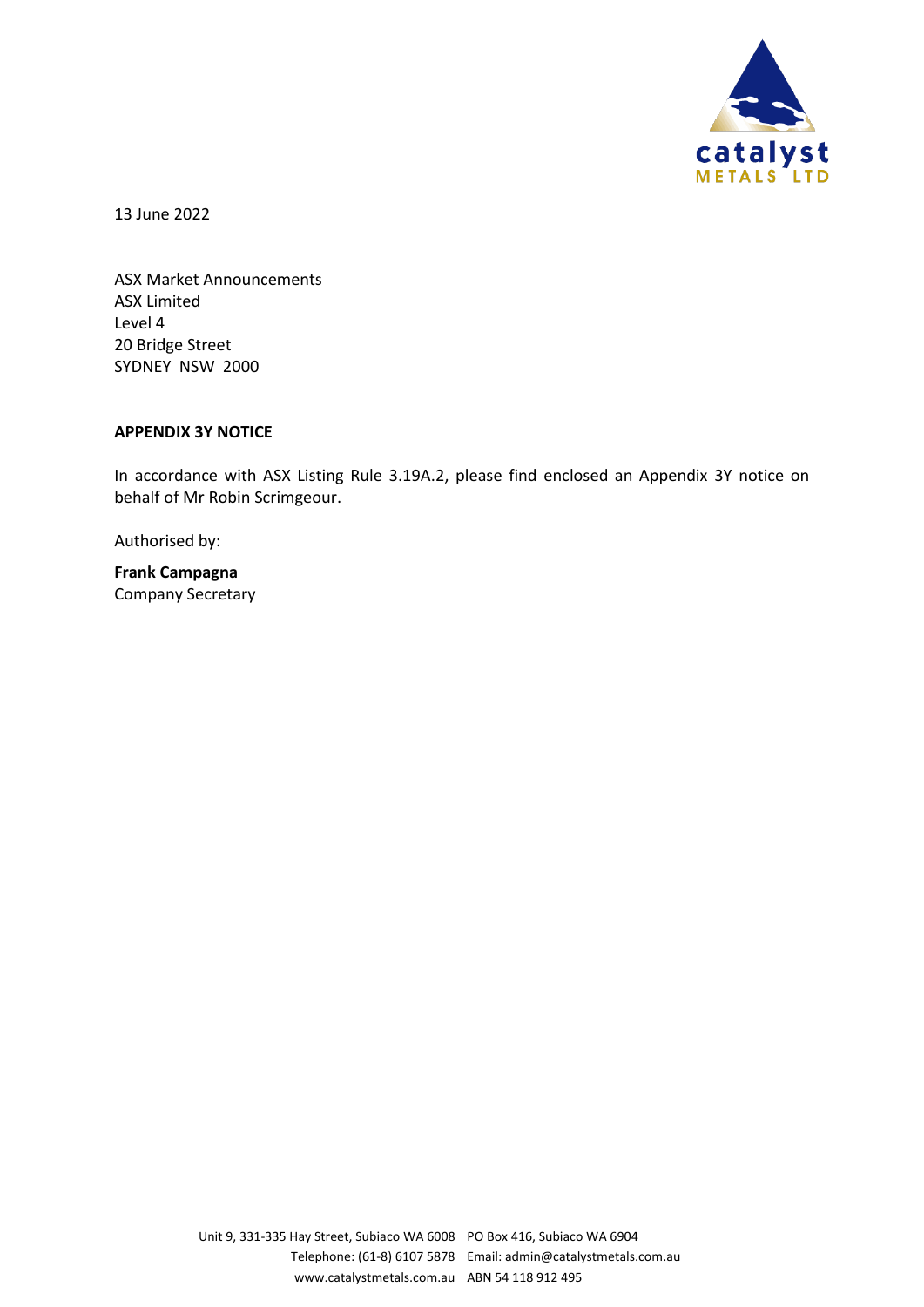*Rule 3.19A.2*

# **Appendix 3Y**

# **Change of Director's Interest Notice**

*Information or documents not available now must be given to ASX as soon as available. Information and documents given to ASX become ASX's property and may be made public.*

Introduced 30/09/01 Amended 01/01/11

| Name of entity | <b>Catalyst Metals Limited</b> |
|----------------|--------------------------------|
| <b>ABN</b>     | 54 118 912 495                 |

We (the entity) give ASX the following information under listing rule 3.19A.2 and as agent for the director for the purposes of section 205G of the Corporations Act.

| Name of Director    | Robin MacDiarmid Campbell Scrimgeour |
|---------------------|--------------------------------------|
| Date of last notice | 8 June 2022                          |

#### **Part 1 - Change of director's relevant interests in securities**

*In the case of a trust, this includes interests in the trust made available by the responsible entity of the trust.*

*In the case of a company, interests which come within paragraph (i) of the definition of "notifiable interest of a director" should be disclosed in this part.*

| Direct or indirect interest                                                                                                                        | Indirect                                                      |
|----------------------------------------------------------------------------------------------------------------------------------------------------|---------------------------------------------------------------|
| Nature of indirect interest<br>(including registered holder)<br>Note: Provide details of the circumstances<br>giving rise to the relevant interest | HSBC Custody Nominees (Australia) Limited - beneficial holder |
| Date of change                                                                                                                                     | 7-9 June 2022                                                 |
| Number of securities<br>held prior to change                                                                                                       | 5,485,017 ordinary shares                                     |
| <b>Class</b>                                                                                                                                       | Ordinary shares                                               |
| Number acquired                                                                                                                                    | 7,558<br>(i)<br>(ii) 16,367<br>(iii) 557                      |
| Number disposed                                                                                                                                    |                                                               |
| <b>Value/Consideration</b><br>Note: If consideration is non-cash, provide<br>details and estimated valuation                                       | \$10,515<br>(i)<br>$(ii)$ \$24,543<br>(iii) \$836             |

<sup>+</sup> See chapter 19 for defined terms.